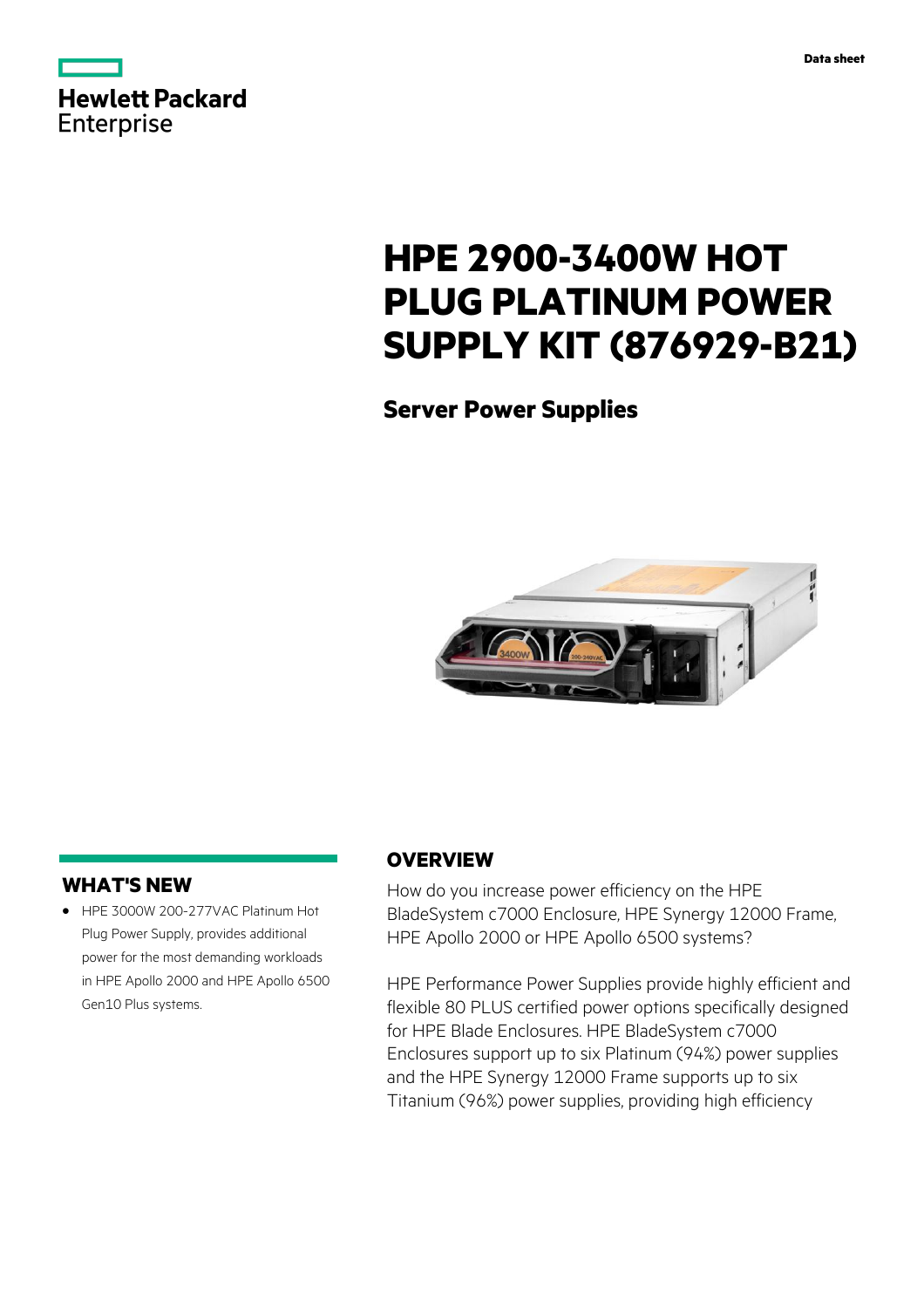power solutions. [1] HPE Performance Power Supplies provide flexibility of operating in a different data center power infrastructure with multiple AC/DC power input voltages. Each power option supports hot plug installation and removal, providing fast access to your power supplies. Support for HPE Power Discovery services is available, which allows you to map the power topology inside your rack, speeding implementation time and greatly reducing the risk of human errors that can cause power outages.

### **FEATURES**

#### **Highly Efficient and Flexible Power Supply Options**

HPE Performance Power Supplies give you the choice of selecting up to six Platinum, 94%, or Titanium, 96%, 80 PLUS certified power supply options, providing high efficiency power solutions that lower your power requirements and decrease data center operating costs.

Provides you with the ultimate flexibility of operating in different data center power infrastructure environments with multiple options for AC and DC power input voltages.

The power supplies support hot plug installation and removal providing fast, tool-less access to your HPE Performance Power Supplies.

It supports HPE Power Discovery services solution on all Platinum and Titanium power options allowing users to automatically map the power topology inside their racks, speeding implementation time and greatly reducing the risk of human errors that can cause power outages.

### **Technical specifications HPE 2900-3400W Hot Plug Platinum Power Supply Kit**

| <b>Product Number</b> | 876929-B21                                                                                                                                                                                                  |
|-----------------------|-------------------------------------------------------------------------------------------------------------------------------------------------------------------------------------------------------------|
| Input voltage         | 200V - 240V AC                                                                                                                                                                                              |
| <b>Power output</b>   | 2900-3400W                                                                                                                                                                                                  |
| <b>Efficiency</b>     | 94%                                                                                                                                                                                                         |
| Warranty              | HPE Power Supplies will be covered at the same service level and for the same coverage period as the<br>server unless the maximum supported lifetime and/or the maximum usage limitation has been exceeded. |